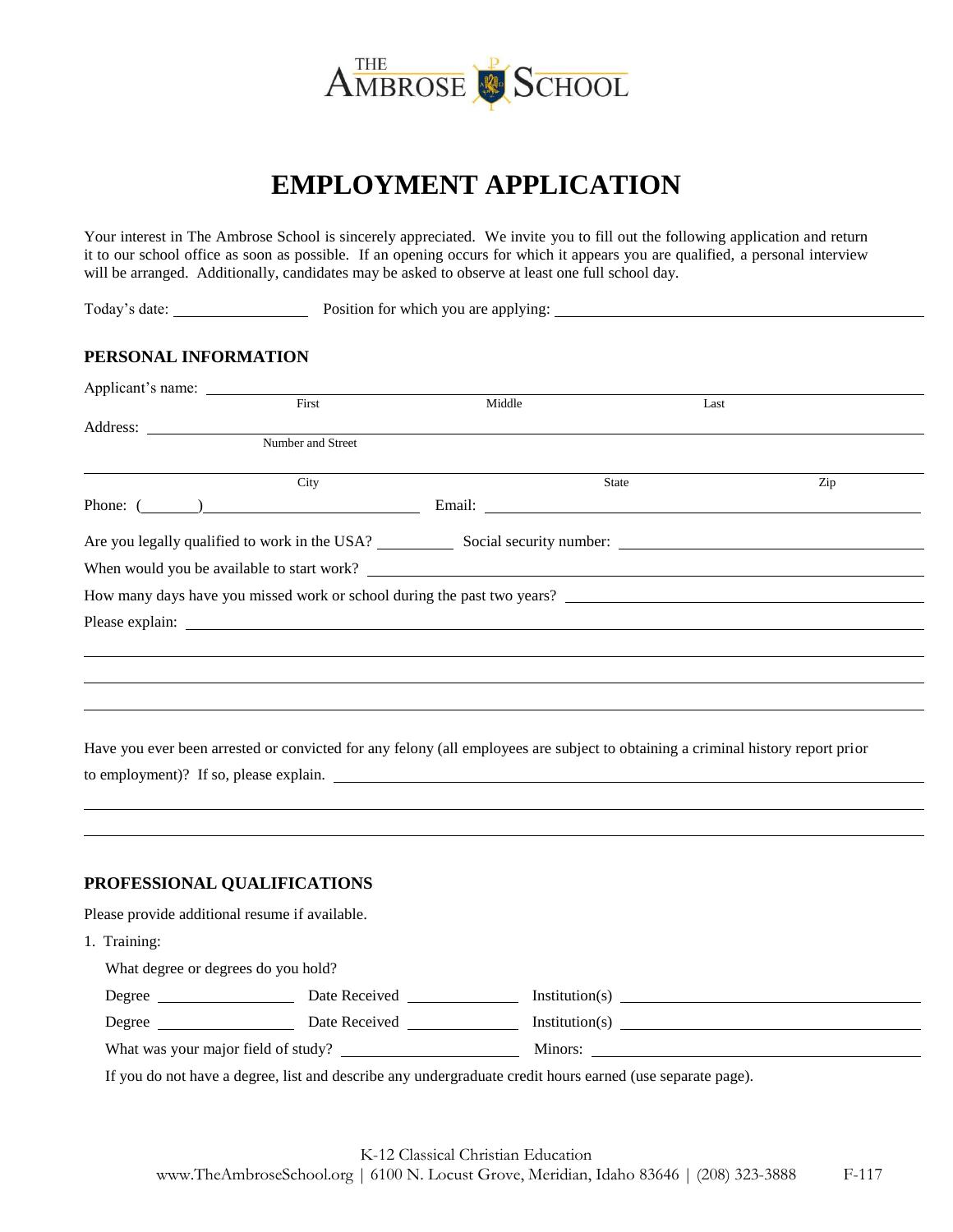

#### 2. Experience:

Please list below job and military experience you have had since high school (include dates and reasons for leaving).

| Relevant interests and hobbies:                                                                                                                                                                                                |  |
|--------------------------------------------------------------------------------------------------------------------------------------------------------------------------------------------------------------------------------|--|
| <b>CHRISTIAN BACKGROUND</b>                                                                                                                                                                                                    |  |
|                                                                                                                                                                                                                                |  |
|                                                                                                                                                                                                                                |  |
| Address: Note that the contract of the contract of the contract of the contract of the contract of the contract of the contract of the contract of the contract of the contract of the contract of the contract of the contrac |  |
| May we contact him? $\Box$ Yes $\Box$ No Contact after (date): $\Box$                                                                                                                                                          |  |
|                                                                                                                                                                                                                                |  |
| What authority do the Scriptures have in your life and the world?                                                                                                                                                              |  |
|                                                                                                                                                                                                                                |  |
| What do you think it means to be a Christian?                                                                                                                                                                                  |  |
|                                                                                                                                                                                                                                |  |
|                                                                                                                                                                                                                                |  |
| Do you presently trust Christ as your Lord and Savior? Please explain.                                                                                                                                                         |  |
|                                                                                                                                                                                                                                |  |
|                                                                                                                                                                                                                                |  |
| Give a brief account of how you became a Christian.                                                                                                                                                                            |  |
|                                                                                                                                                                                                                                |  |
|                                                                                                                                                                                                                                |  |
| What is your reason for seeking a position in a Christian school?                                                                                                                                                              |  |
|                                                                                                                                                                                                                                |  |
|                                                                                                                                                                                                                                |  |
| What do you believe is the unique role of the Christian school?                                                                                                                                                                |  |
|                                                                                                                                                                                                                                |  |
|                                                                                                                                                                                                                                |  |
| Have you read the entire Bible?                                                                                                                                                                                                |  |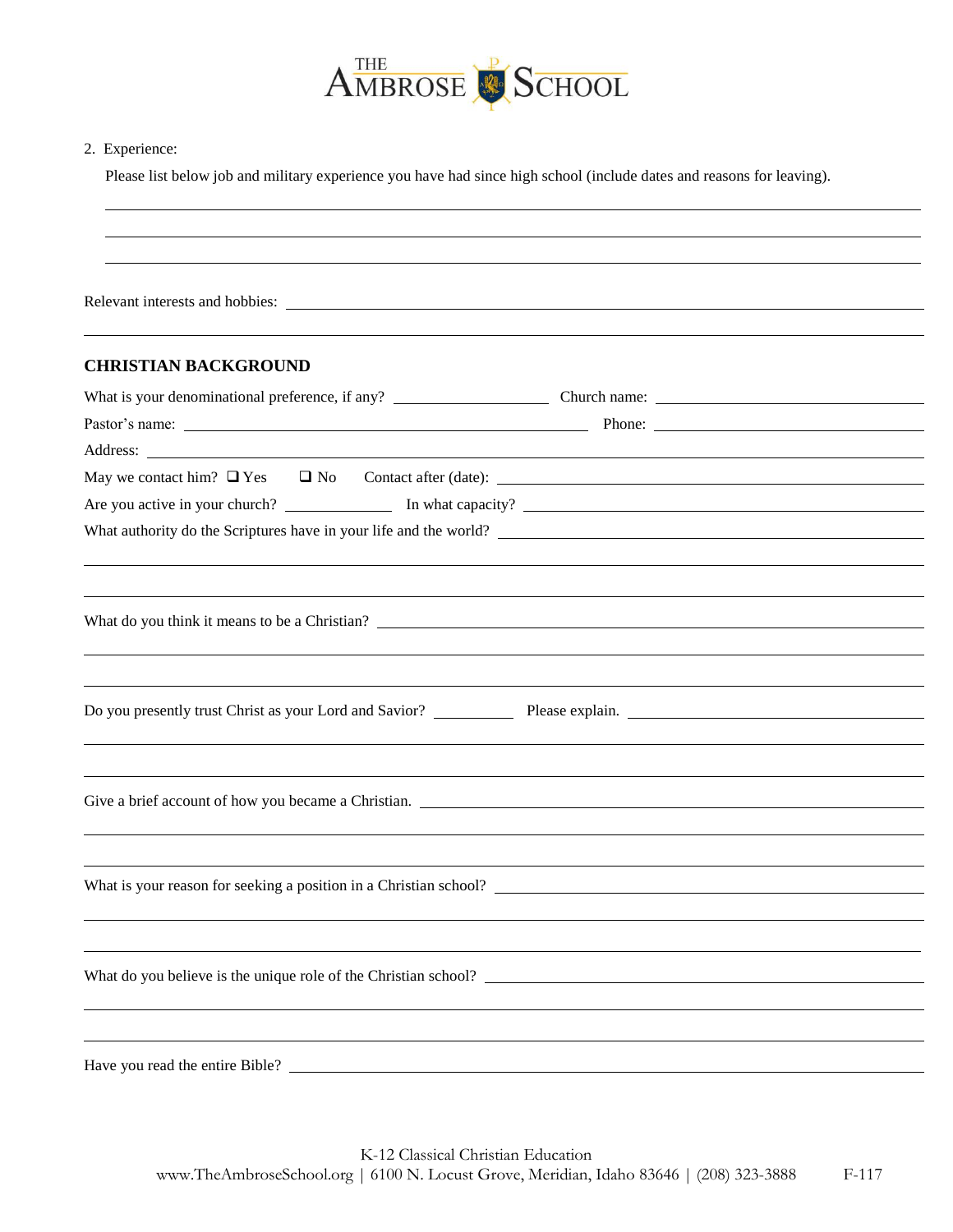

### REFERENCES

List references who can testify as to your character and teaching ability. Include a pastor and a principal or supervisor, if possible. Do not include more than one family member. Indicate a date by which they may be contacted.

| Title | Name | Relationship | Address | Phone | Contact Date |
|-------|------|--------------|---------|-------|--------------|
|       |      |              |         |       |              |

### **APPLICANT'S CERTIFICATION AND AGREEMENT**

I understand that The Ambrose School does not discriminate in its employment practices against any person because of sex, race, color, national or ethnic origin, gender, or handicap. I further understand that any offer of employment is conditioned on the proof of legal authority to work in the United States. I hereby certify that the facts set forth in this initial application are true and complete to the best of my knowledge. I understand that discovery of falsification of any statement or significant omission of fact during any phase of the hiring process may prevent me from being hired, or if hired, may subject me to immediate dismissal.

I authorize The Ambrose School to inquire about my work and personal history and to verify all data given in my application for employment, related papers, and my oral interviews. I authorize the release and giving of any information requested by The Ambrose School such as employment records, performance reviews, and personal references. I release any person, organization, or company from liability or damage that may result from furnishing the information required. I further waive the right to ever personally view any references given to The Ambrose School.

I further certify that I have carefully read and do understand the above statements.

*Applicant Signature Date*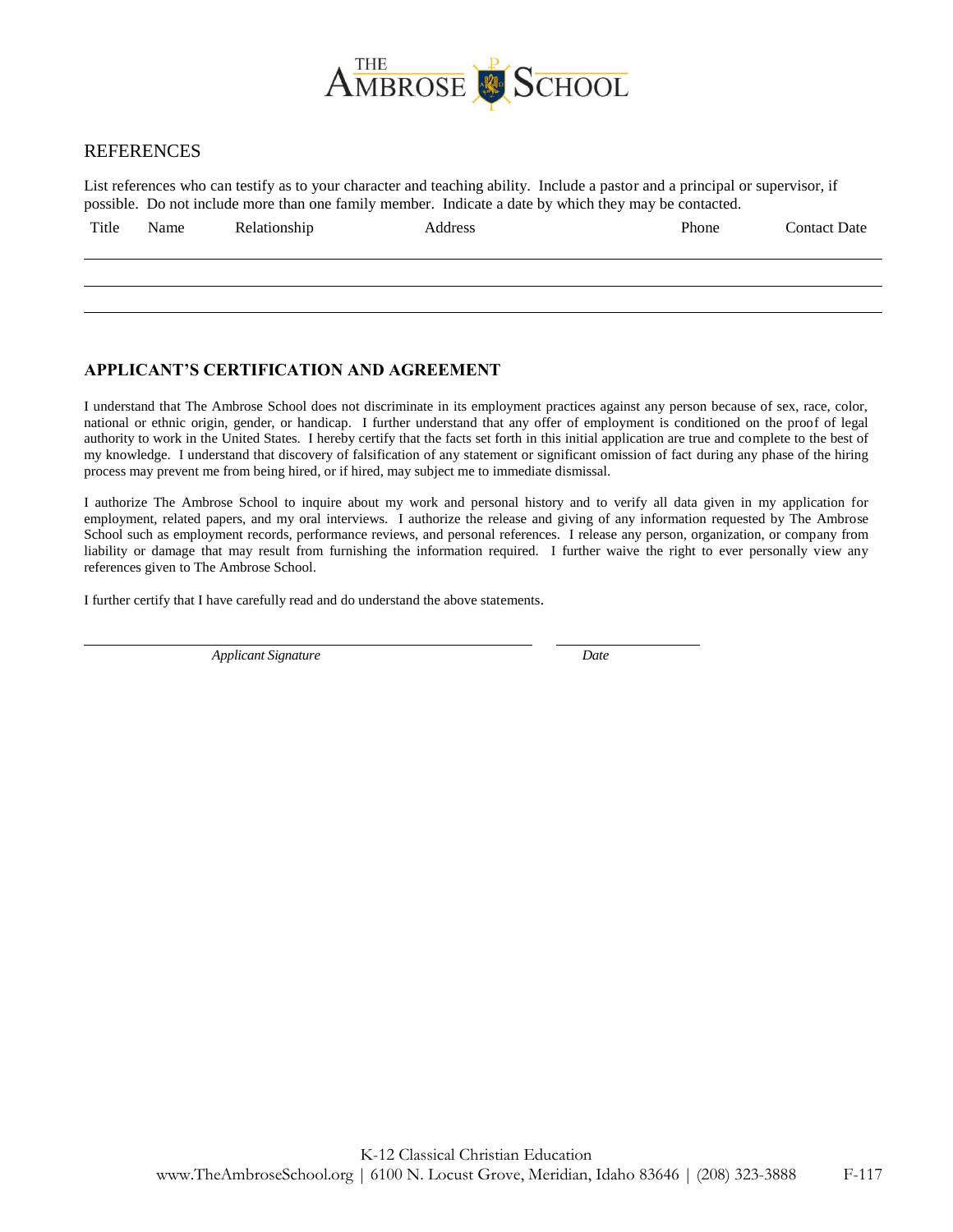

## **STATEMENT OF FAITH**

The Ambrose School holds the following Statement of Faith. By applying for employment, the applicant accepts this Statement of Faith without verbal or mental reservation.

- We believe the Bible to be the only inerrant, authoritative Word of God (II Timothy 3:16).
- We believe there is one God, eternally existent in three persons: Father, Son and Holy Spirit (Genesis 1:26, Acts 7:54-60, John 1:1).
- We believe God made the heavens, the earth, and man as related in the account of creation in the first two chapters of Genesis.
- We believe in the deity of our Lord Jesus Christ, in His virgin birth, in His sinless life, in His miracles, in His vicarious and atoning death through His shed blood, in His bodily resurrection, in His ascension to the right hand of the Father, and in His personal return in power and glory.
- We believe that for the salvation of lost and sinful men, regeneration by the Holy Spirit is absolutely necessary (Titus 3:5).
- We believe salvation is by grace alone through faith alone (Ephesians 2:8-9; Romans 11:5-6).
- We believe faith without works is dead (Philippians 2:12, Ephesians 2:10, James 2:14-26).
- We believe the indwelling Holy Spirit enables the Christian to live a godly life (Romans 8:9, Galatians 5:22-25).
- We believe in the resurrection of the saved to eternal life and the lost to eternal damnation (Matthew 25:31-46).
- We believe in the spiritual unity of all believers in our Lord Jesus Christ (John 17, I Corinthians 12 and 14).
- We believe that God wonderfully and immutably creates each person as male or female. These two distinct sexes together reflect the image and nature of God (Gen 1:26-27). Rejection of one's biological sex is a rejection of God's design. We believe that the term "marriage" has only one meaning: the uniting of one man and one woman in a single, exclusive union, as delineated in Scripture (Gen 2: 18- 25). We believe that God intends sexual intimacy to occur only between a man and a woman who are married to each other (I Cor. 6:18, 7:2-5, Heb. 13:4).
- We believe that God has commanded that no intimate sexual activity be engaged in outside of marriage between a man and a woman. We believe that any form of sexual immorality (including adultery, fornication, homosexual behavior, bisexual conducts, bestiality, incest, and us of pornography) is sinful and offensive to God (Matt 15:18-20, I Cor. 6:9-10).
- We believe that God offers redemption and restoration to all who confess and forsake their sin, seeking His mercy and forgiveness through Jesus Christ (Act 3:19-21; Rom 10:9-10; 1 Cor. 6:9-11). We believe that every person must be afforded compassion, love, kindness, respect, and dignity (Mark 12:28-31; Luke 6:31). Hateful and harassing behavior or attitudes directed toward any individual are to be repudiated and are not in accord with Scripture nor the doctrines of the Ambrose School.

Agreement:

I have read the foregoing Statement of Faith and accept it without verbal or mental reservation.

| <b>Applicant Signature</b> | Date                               |  |  |
|----------------------------|------------------------------------|--|--|
|                            | K-12 Classical Christian Education |  |  |
|                            | .<br>.                             |  |  |